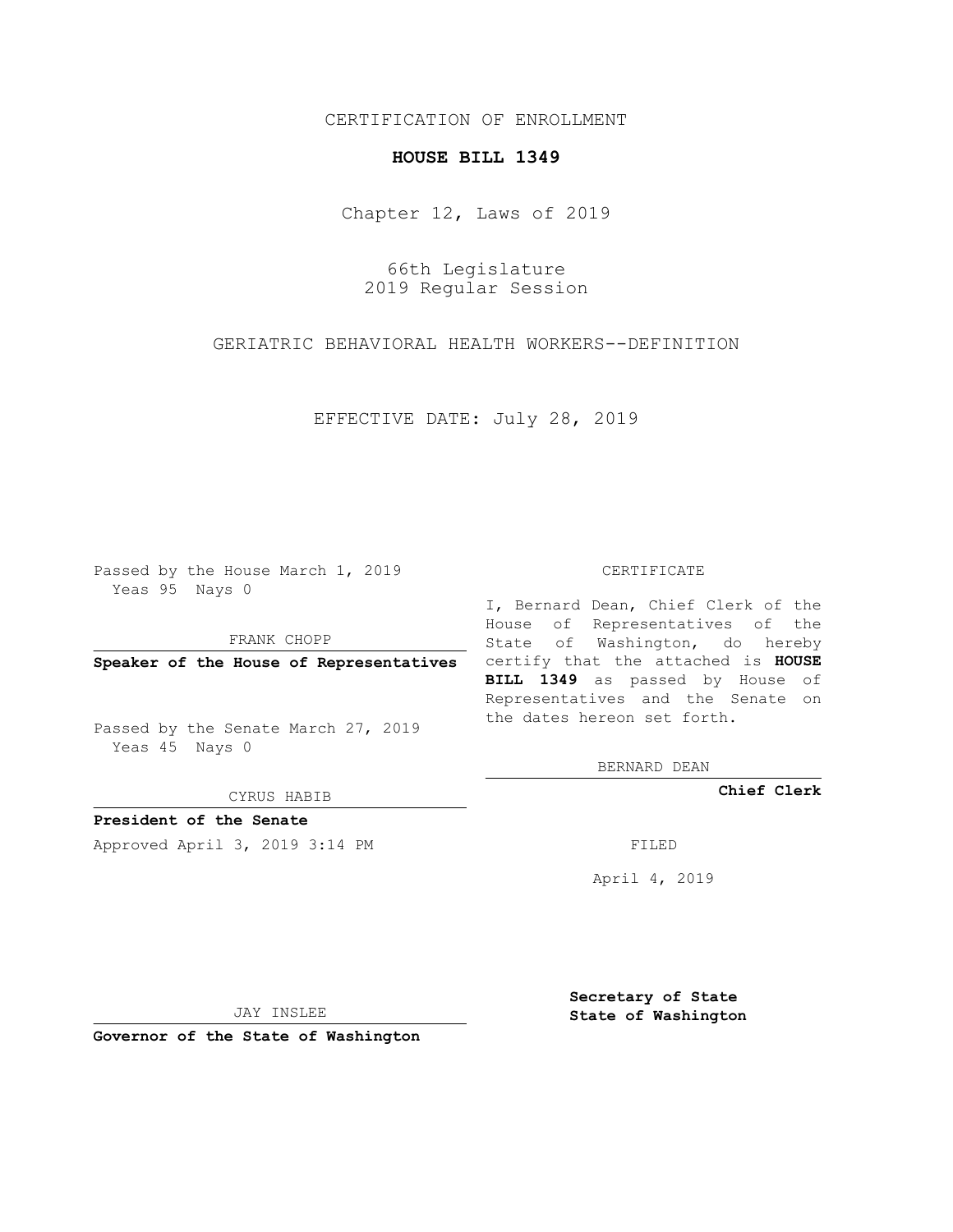## **HOUSE BILL 1349**

Passed Legislature - 2019 Regular Session

**State of Washington 66th Legislature 2019 Regular Session**

**By** Representatives Schmick, Cody, Jinkins, Doglio, and Leavitt

Read first time 01/21/19. Referred to Committee on Health Care & Wellness.

 AN ACT Relating to clarifying the definition of a geriatric behavioral health worker for individuals with a bachelor's or master's degree in social work, behavioral health, or other related areas; and amending RCW 74.42.010 and 74.42.360.4

5 BE IT ENACTED BY THE LEGISLATURE OF THE STATE OF WASHINGTON:

6 **Sec. 1.** RCW 74.42.010 and 2017 c 200 s 2 are each amended to 7 read as follows:

8 Unless the context clearly requires otherwise, the definitions in 9 this section apply throughout this chapter.

10 (1) "Department" means the department of social and health 11 services and the department's employees.

 (2) "Direct care staff" means the staffing domain identified and defined in the center for medicare and medicaid service's five-star quality rating system and as reported through the center for medicare 15 and medicaid service's payroll-based journal.

16 (3) "Facility" refers to a nursing home as defined in RCW 18.51.010.

 (4) "Geriatric behavioral health worker" means a person with a bachelor's or master's degree in social work, behavioral health, or 20 other related areas, or a person who has received specialized training devoted to mental illness and treatment of older adults.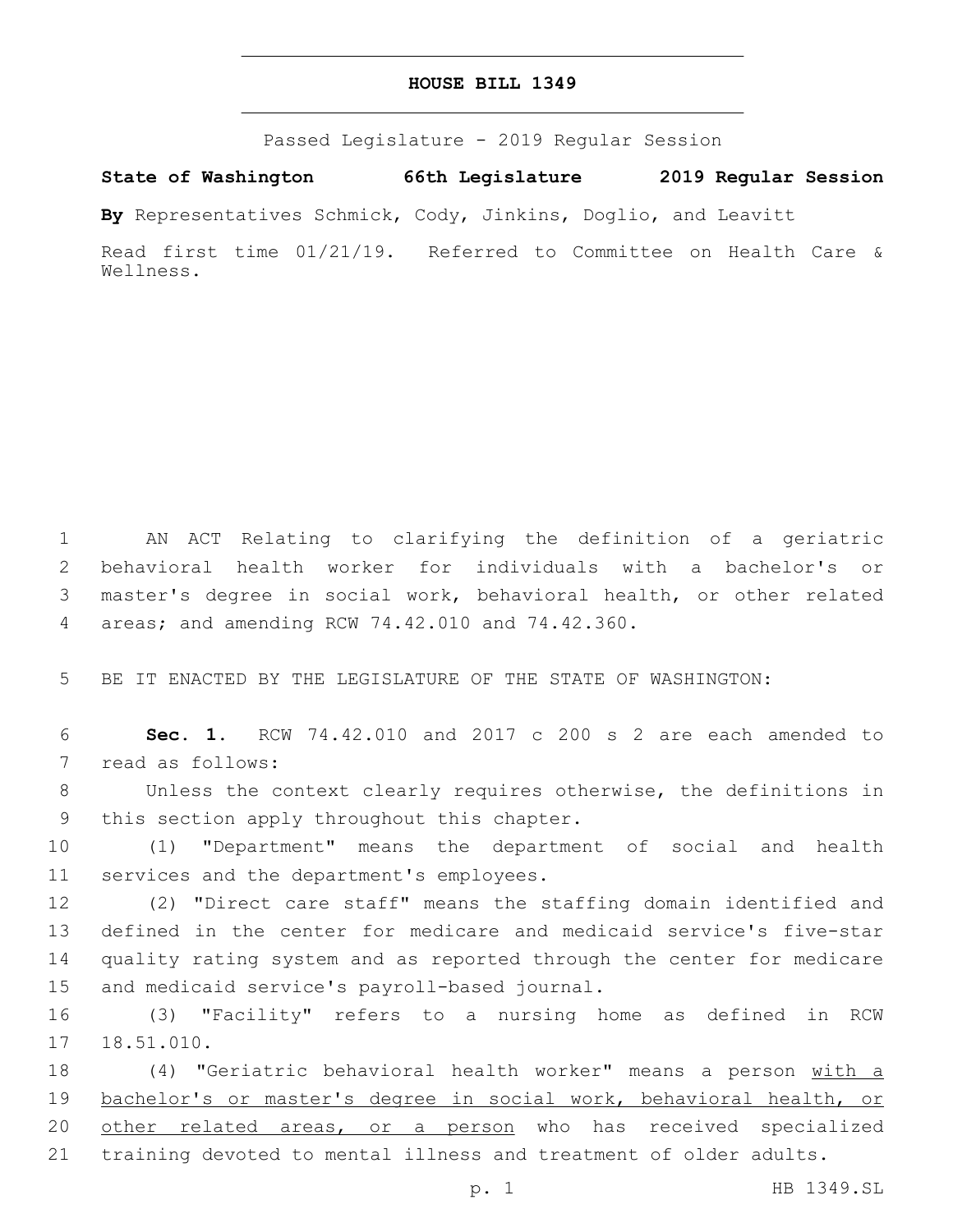(5) "Licensed practical nurse" means a person licensed to practice practical nursing under chapter 18.79 RCW.

 (6) "Medicaid" means Title XIX of the Social Security Act enacted by the social security amendments of 1965 (42 U.S.C. Sec. 1396; 79 5 Stat. 343), as amended.

 (7) "Nurse practitioner" means a person licensed to practice advanced registered nursing under chapter 18.79 RCW.

 (8) "Nursing care" means that care provided by a registered nurse, an advanced registered nurse practitioner, a licensed practical nurse, or a nursing assistant in the regular performance of 11 their duties.

 (9) "Physician" means a person practicing pursuant to chapter 18.57 or 18.71 RCW, including, but not limited to, a physician employed by the facility as provided in chapter 18.51 RCW.

 (10) "Physician assistant" means a person practicing pursuant to 16 chapter 18.57A or 18.71A RCW.

17 (11) "Qualified therapist" means:

 (a) An activities specialist who has specialized education, training, or experience specified by the department.

 (b) An audiologist who is eligible for a certificate of clinical competence in audiology or who has the equivalent education and 22 clinical experience.

(c) A mental health professional as defined in chapter 71.05 RCW.

 (d) An intellectual disabilities professional who is a qualified therapist or a therapist approved by the department and has specialized training or one year experience in treating or working with persons with intellectual or developmental disabilities.

 (e) An occupational therapist who is a graduate of a program in occupational therapy or who has equivalent education or training.

(f) A physical therapist as defined in chapter 18.74 RCW.

(g) A social worker as defined in RCW 18.320.010(2).

 (h) A speech pathologist who is eligible for a certificate of clinical competence in speech pathology or who has equivalent 34 education and clinical experience.

 (12) "Registered nurse" means a person licensed to practice 36 registered nursing under chapter 18.79 RCW.

 (13) "Resident" means an individual residing in a nursing home, 38 as defined in RCW 18.51.010.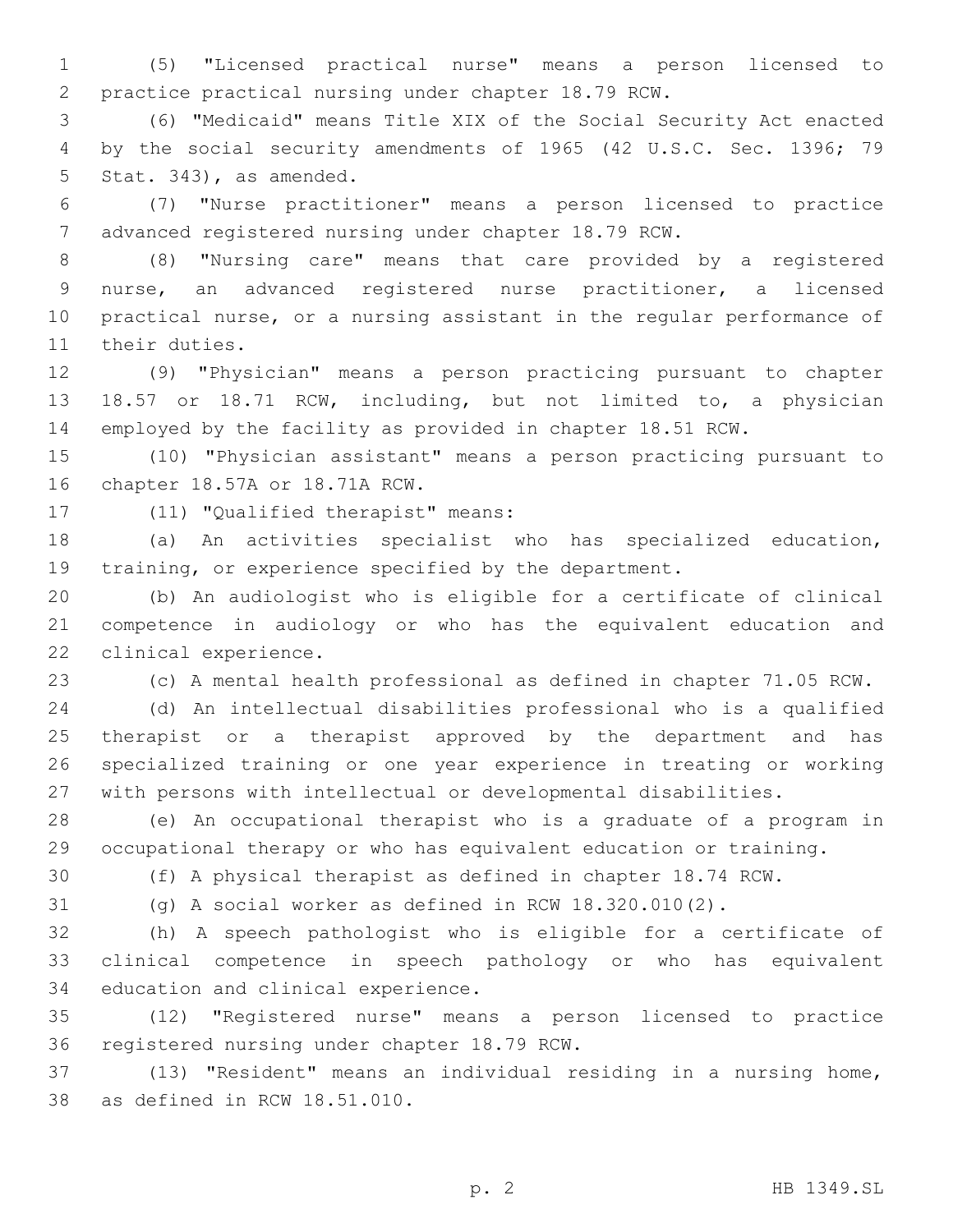**Sec. 2.** RCW 74.42.360 and 2017 c 200 s 3 are each amended to 2 read as follows:

 (1) The facility shall have staff on duty twenty-four hours daily sufficient in number and qualifications to carry out the provisions of RCW 74.42.010 through 74.42.570 and the policies, 6 responsibilities, and programs of the facility.

 (2) The department shall institute minimum staffing standards for nursing homes. Beginning July 1, 2016, facilities must provide a minimum of 3.4 hours per resident day of direct care. Direct care staff has the same meaning as defined in RCW 74.42.010. The minimum staffing standard includes the time when such staff are providing hands-on care related to activities of daily living and nursing- related tasks, as well as care planning. The legislature intends to increase the minimum staffing standard to 4.1 hours per resident day of direct care, but the effective date of a standard higher than 3.4 hours per resident day of direct care will be identified if and only if funding is provided explicitly for an increase of the minimum 18 staffing standard for direct care.

 (a) The department shall establish in rule a system of compliance of minimum direct care staffing standards by January 1, 2016. Oversight must be done at least quarterly using the center for medicare and medicaid service's payroll-based journal and nursing 23 home facility census and payroll data.

 (b) The department shall establish in rule by January 1, 2016, a system of financial penalties for facilities out of compliance with minimum staffing standards. No monetary penalty may be issued during the implementation period of July 1, 2016, through September 30, 2016. If a facility is found noncompliant during the implementation period, the department shall provide a written notice identifying the staffing deficiency and require the facility to provide a sufficiently detailed correction plan to meet the statutory minimum staffing levels. Monetary penalties begin October 1, 2016. Monetary penalties must be established based on a formula that calculates the cost of wages and benefits for the missing staff hours. If a facility meets the requirements in subsection (3) or (4) of this section, the penalty amount must be based solely on the wages and benefits of certified nurse aides. The first monetary penalty for noncompliance must be at a lower amount than subsequent findings of noncompliance. Monetary penalties established by the department may not exceed two hundred percent of the wage and benefit costs that would have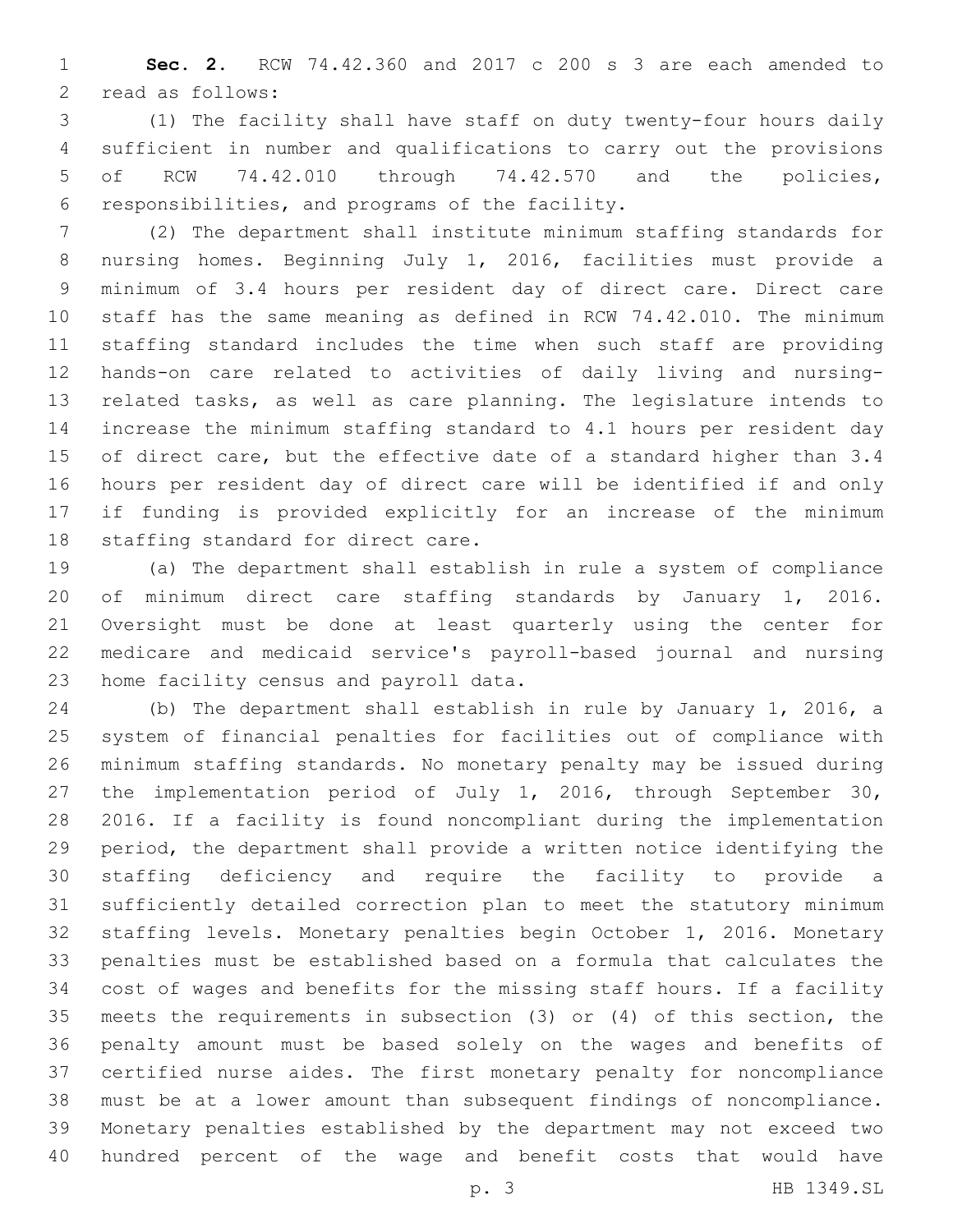otherwise been expended to achieve the required staffing minimum hours per resident day for the quarter. A facility found out of compliance must be assessed a monetary penalty at the lowest penalty level if the facility has met or exceeded the requirements in subsection (2) of this section for three or more consecutive years. Beginning July 1, 2016, pursuant to rules established by the department, funds that are received from financial penalties must be used for technical assistance, specialized training, or an increase to the quality enhancement established in RCW 74.46.561.

 (c) The department shall establish in rule an exception allowing geriatric behavioral health workers as defined in RCW 74.42.010 to be recognized in the minimum staffing requirements as part of the direct care service delivery to individuals who have a behavioral health condition. Hours worked by geriatric behavioral health workers may be recognized as direct care hours for purposes of the minimum staffing requirements only up to a portion of the total hours equal to the proportion of resident days of clients with a behavioral health condition identified at that facility on the most recent semiannual minimum data set. In order to qualify for the exception:

(i) The worker must:20

 (A) Have a bachelor's or master's degree in social work, behavioral health, or other related areas; or

23 (B) Have at least three years experience providing care for individuals with chronic mental health issues, dementia, or intellectual and developmental disabilities in a long-term care or 26 behavioral health care setting; or

27 (((B)) (C) Have successfully completed a facility-based behavioral health curriculum approved by the department under RCW 29 74.39A.078;

30 (ii) ((The worker must have advanced practice knowledge in aging, disability, mental illness, Alzheimer's disease, and developmental 32 disabilities; and

  $(\overrightarrow{\text{iii}}))$  Any geriatric behavioral health worker holding less than a master's degree in social work must be directly supervised by an employee who has a master's degree in social work or a registered 36 nurse.

 (d)(i) The department shall establish a limited exception to the 3.4 hours per resident day staffing requirement for facilities demonstrating a good faith effort to hire and retain staff.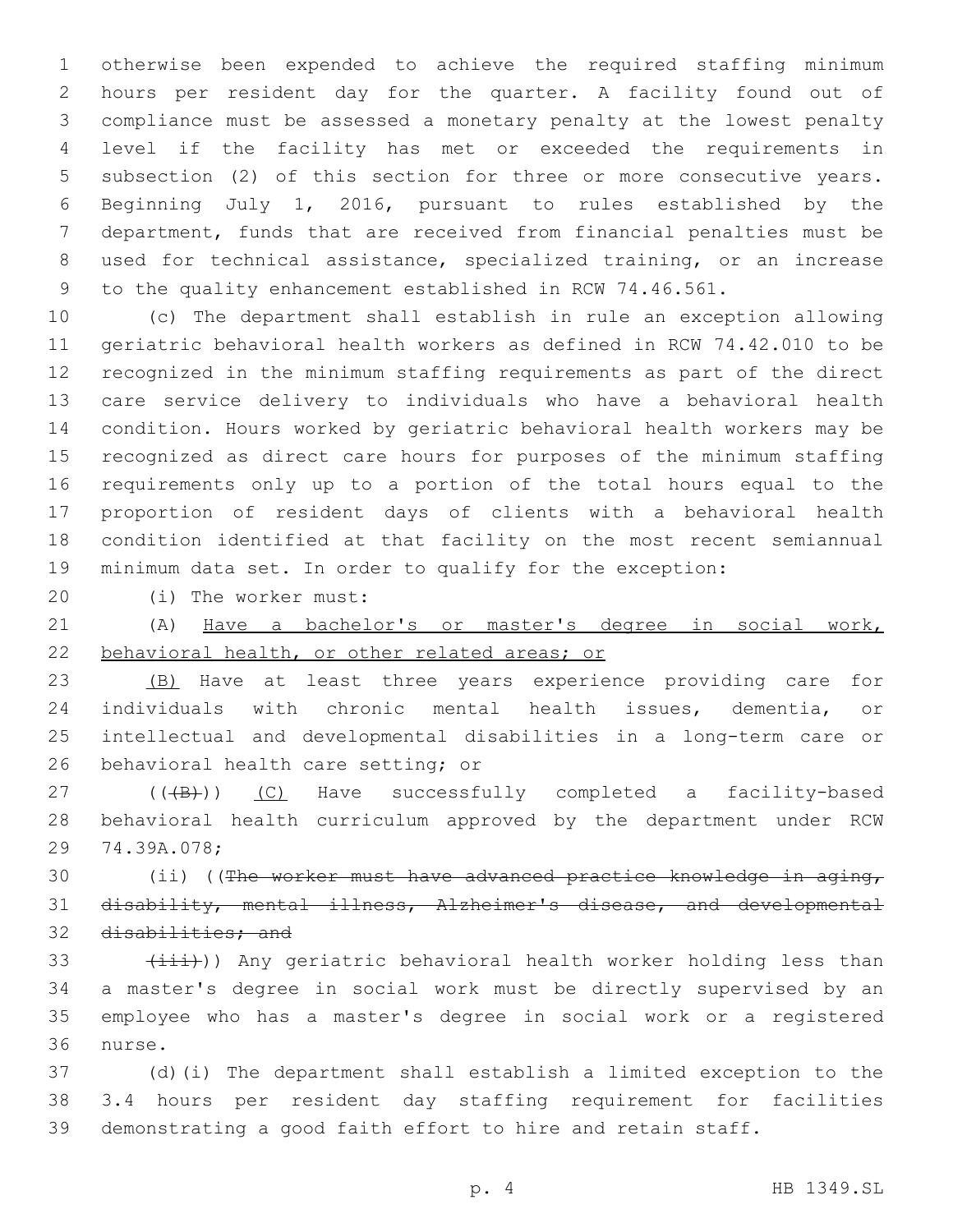(ii) To determine initial facility eligibility for exception consideration, the department shall send surveys to facilities anticipated to be below, at, or slightly above the 3.4 hours per resident day requirement. These surveys must measure the hours per resident day in a manner as similar as possible to the centers for medicare and medicaid services' payroll-based journal and cover the staffing of a facility from October through December of 2015, January through March of 2016, and April through June of 2016. A facility must be below the 3.4 staffing standard on all three surveys to be eligible for exception consideration. If the staffing hours per resident day for a facility declines from any quarter to another during the survey period, the facility must provide sufficient information to the department to allow the department to determine if the staffing decrease was deliberate or a result of neglect, which is the lack of evidence demonstrating the facility's efforts to maintain or improve its staffing ratio. The burden of proof is on the facility and the determination of whether or not the decrease was deliberate or due to neglect is entirely at the discretion of the department. If the department determines a facility's decline was deliberate or due to neglect, that facility is not eligible for an exception 21 consideration.

 (iii) To determine eligibility for exception approval, the department shall review the plan of correction submitted by the facility. Before a facility's exception may be renewed, the department must determine that sufficient progress is being made towards reaching the 3.4 hours per resident day staffing requirement. When reviewing whether to grant or renew an exception, the department must consider factors including but not limited to: Financial incentives offered by the facilities such as recruitment bonuses and other incentives; the robustness of the recruitment process; county employment data; specific steps the facility has undertaken to improve retention; improvements in the staffing ratio compared to the baseline established in the surveys and whether this trend is continuing; and compliance with the process of submitting staffing data, adherence to the plan of correction, and any progress toward meeting this plan, as determined by the department.

 (iv) Only facilities that have their direct care component rate increase capped according to RCW 74.46.561 are eligible for exception consideration. Facilities that will have their direct care component rate increase capped for one or two years are eligible for exception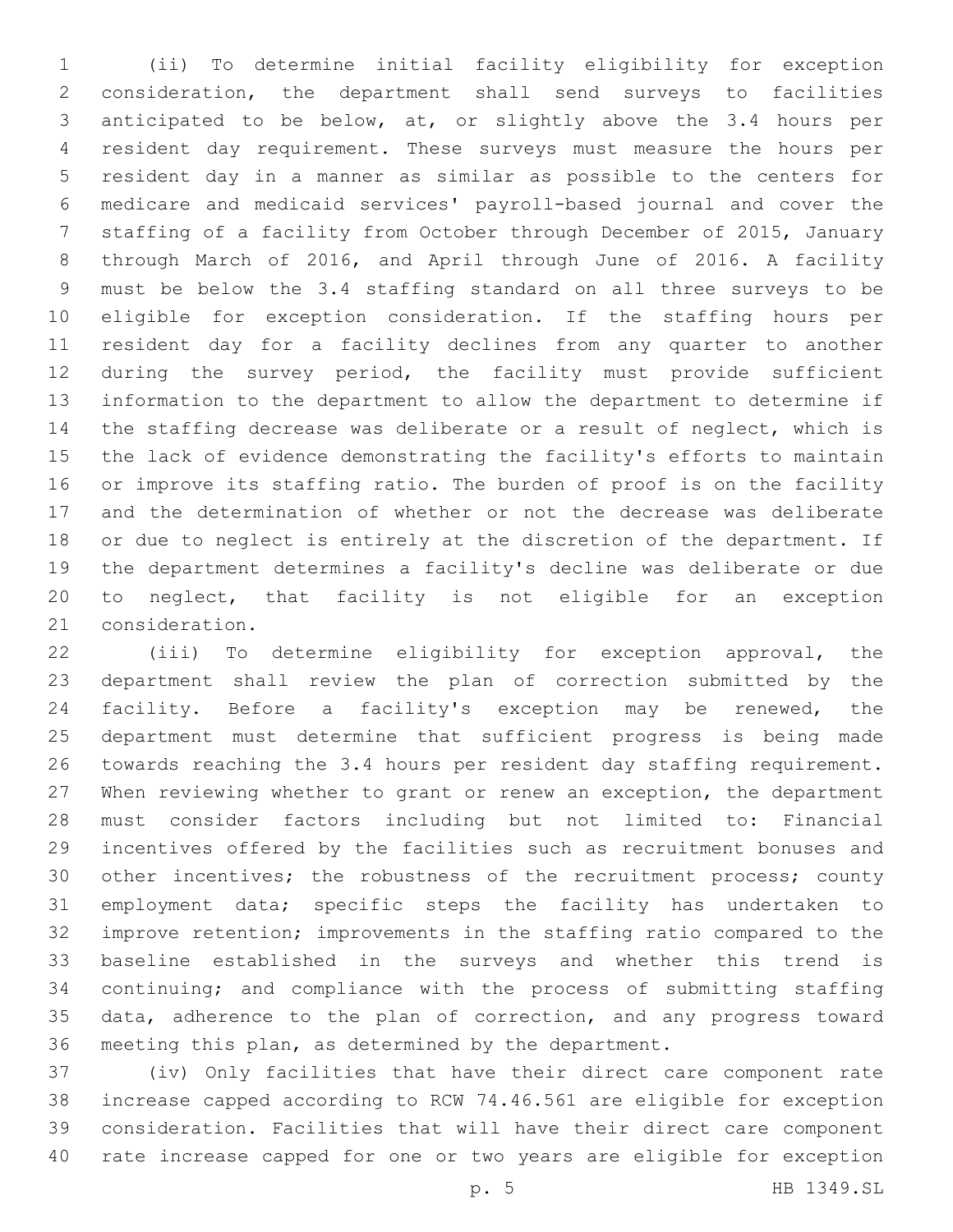consideration through June 30, 2017. Facilities that will have their direct care component rate increase capped for three years are eligible for exception consideration through June 30, 2018.

 (v) The department may not grant or renew a facility's exception if the facility meets the 3.4 hours per resident day staffing requirement and subsequently drops below the 3.4 hours per resident 7 day staffing requirement.

 (vi) The department may grant exceptions for a six-month period per exception. The department's authority to grant exceptions to the 3.4 hours per resident day staffing requirement expires June 30, 11 2018.

 (3)(a) Large nonessential community providers must have a registered nurse on duty directly supervising resident care twenty-14 four hours per day, seven days per week.

 (b) The department shall establish a limited exception process to facilities that can demonstrate a good faith effort to hire a registered nurse for the last eight hours of required coverage per day. In granting an exception, the department may consider wages and benefits offered and the availability of registered nurses in the particular geographic area. A one-year exception may be granted and 21 may be renewable for up to three consecutive years; however, the department may limit the admission of new residents, based on medical conditions or complexities, when a registered nurse is not on-site and readily available. If a facility receives an exemption, that information must be included in the department's nursing home locator. After June 30, 2019, the department, along with a stakeholder work group established by the department, shall conduct a review of the exceptions process to determine if it is still 29 necessary.

 (4) Essential community providers and small nonessential community providers must have a registered nurse on duty directly supervising resident care a minimum of sixteen hours per day, seven days per week, and a registered nurse or a licensed practical nurse on duty directly supervising resident care the remaining eight hours 35 per day, seven days per week.

 (5) For the purposes of this section, "behavioral health condition" means one or more of the behavioral symptoms specified in 38 section E of the minimum data set.

> Passed by the House March 1, 2019. Passed by the Senate March 27, 2019.